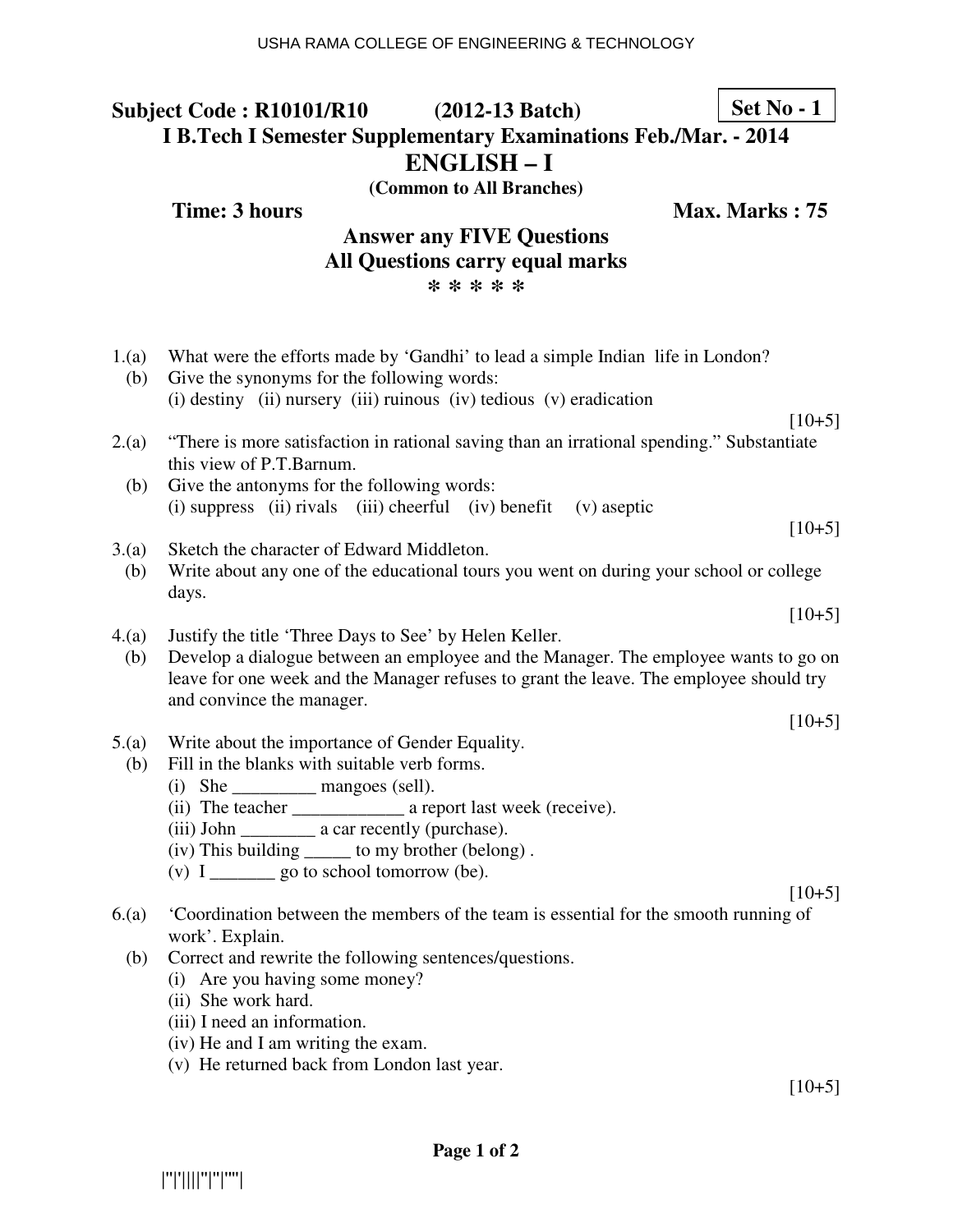## **Subject Code : R10101/R10 (2012-13 Batch)**  7.(a) Expand the line below into a paragraph. 'Wisdom is better than knowledge' (b) Rewrite the following sentences as directed. (i) He enjoyed very much (add a reflexive pronoun) (ii) He lately realized that he is almost wrong (pick the adverbs) (iii) He has bought a car last year (correct the tense) (iv) Strength (write the verb form) (v) He is a very clever boy (pick the adjective)  $[10+5]$ 8.(a) Give one word substitute for the following (i) Short narrative conveying a moral\_\_\_\_\_\_\_ (ii) Make up for (iii) Being unable to divide \_\_\_\_\_\_\_\_\_ (iv) The stage of development \_\_\_\_\_\_\_\_ (v) Determination to keep trying  $\frac{1}{\sqrt{2\pi}}$  (b) Tick the right answer  $(i)$  He writes (a) legibly (b) legably (c) lengthy (d) timely (ii) Related to money, economy: \_\_\_\_\_\_\_ (a) Poverty (b) pecuniary (c) savings (d) spending (iii) To behave in a superior manner to impress others is  $\equiv$  (a) patronize (b) hanghtily (c) beat the beech (d) pompous  $(iv)$  university : college : : continent :  $\_\_$ (a) state (b) country (c) nation (d) globe  $(v)$  Recluse : Hermit : : friend : (a) hostile (b) Rival (c) seclude (d) gregarious (c) What is a gerund? Explain with examples. **Set No - 1**

 $[5+5+5]$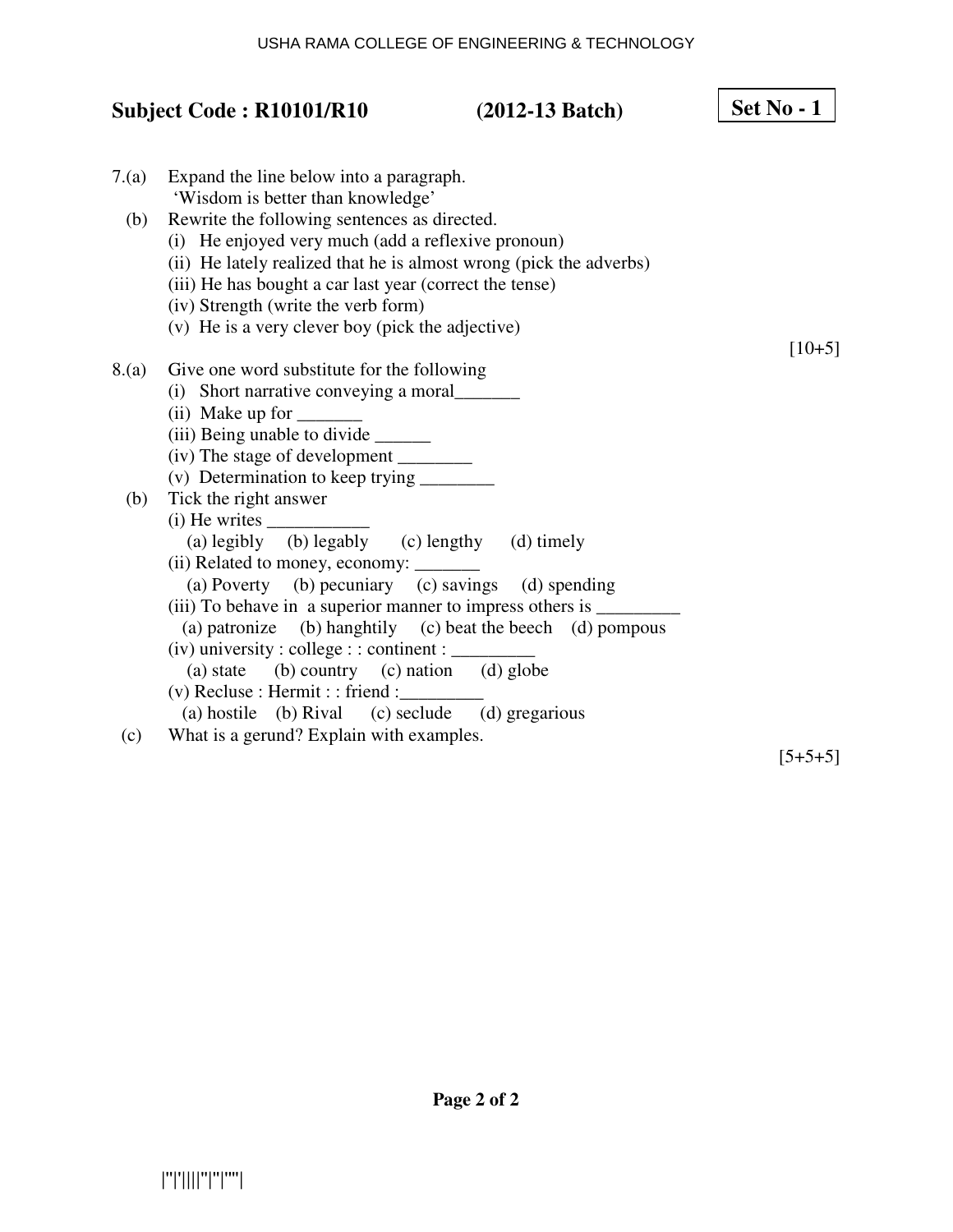#### **Subject Code : R10101/R10 (2012-13 Batch) I B.Tech I Semester Supplementary Examinations Feb./Mar. - 2014 ENGLISH – I (Common to All Branches) Set No - 2**

**Time: 3 hours** Max. Marks : 75

### **Answer any FIVE Questions All Questions carry equal marks \* \* \* \* \***

| 1.(a)        | Why did Gandhi want to take the task of becoming an English gentle man and why did he<br>withdraw from pursuing that idea?                                                                               |          |
|--------------|----------------------------------------------------------------------------------------------------------------------------------------------------------------------------------------------------------|----------|
| (b)          | Give the synonyms for the following<br>(i) dreary (ii) tryst (iii) earnest (iv) pecuniary (v) mend                                                                                                       | $[10+5]$ |
| 2.(a)<br>(b) | What kind of people according to Barnum can attain pecuniary independence?<br>Write the antonyms for the following words.<br>(i) irrational (ii) vanity (iii) unforeseen (iv) sluggish<br>$(v)$ cheerful | $[10+5]$ |
| 3.(a)<br>(b) | Narrate in your own words lawyer Gibb's offer to Middleton.<br>Write about any of your travel experiences.                                                                                               |          |
|              |                                                                                                                                                                                                          | $[10+5]$ |
| 4(a)         | List Keller's visits to various places on her second seeing day.                                                                                                                                         |          |
| (b)          | Write a dialogue between a teacher and a parent. The parent wants to know about his                                                                                                                      |          |
|              | son's marks and attendance but the teacher is busy at that moment.                                                                                                                                       | $[10+5]$ |
| 5.(a)        | Write about journalism as a career for woman.                                                                                                                                                            |          |
| (b)          | Fill in the blanks with suitable verb forms.                                                                                                                                                             |          |
|              | (i) The president _________ at 9 a.m tomorrow. (arrive)                                                                                                                                                  |          |
|              | (ii) We $\equiv$ to move to the new house next week. (go)                                                                                                                                                |          |
|              | $(iii)$ She $\_$ if you say sorry. (work)                                                                                                                                                                |          |
|              | (iv) She _____ to market yesterday. (go)                                                                                                                                                                 |          |
|              | $(v)$ I ______ here since morning. (wait)                                                                                                                                                                |          |
|              |                                                                                                                                                                                                          | $[10+5]$ |
| 6(a)         | Write about importance of 'Adaptability at work place'<br>Correct and rewrite the following sentences.                                                                                                   |          |
| (b)          | (i) Where you are?                                                                                                                                                                                       |          |
|              | (ii) I have broke the glass.                                                                                                                                                                             |          |
|              | (iii) She described about her project.                                                                                                                                                                   |          |
|              | (iv) I am suffering with fever.                                                                                                                                                                          |          |
|              | (v) I and Ram are friends.                                                                                                                                                                               |          |
|              |                                                                                                                                                                                                          | $[10+5]$ |
|              |                                                                                                                                                                                                          |          |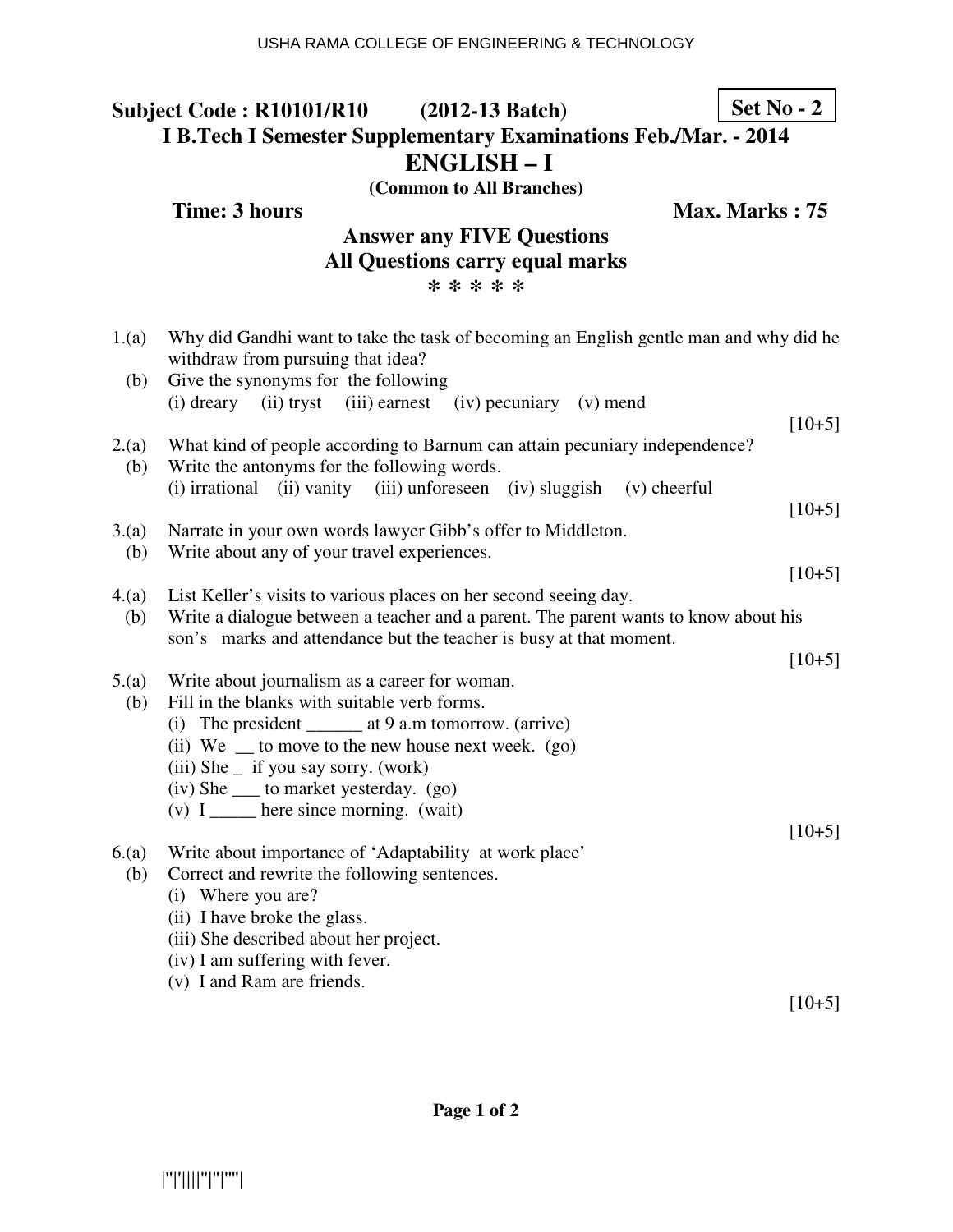# **Subject Code : R10101/R10 (2012-13 Batch)**

- 7.(a) Expand the saying into a paragraph. "An idle man's brain is a devil's workshop".
	- (b) Rewrite as directed.
		- (i) Flexible (change to a noun)
		- (ii) He enjoyed very much (add a reflexive pronoun)
		- (iii) Miserable (use the word in your own sentence)
		- (iv) Adaptability (make an adjective)
		- (v) It rained heavily, severely and damaged the huts. (correct the order of adjectives)

 $[10+5]$ 

**Set No - 2**

- 8.(a) Give one word substitutes for the following
	- (i) Persons competing with each other.
	- (ii) A long narrative poem.
	- (iii) The crime of creating a false document.
	- (iv) One who hates mankind.
	- (v) Process for cooking a dish.
	- (b) Tick the right answer.
		- $(i)$  coward : fear : : soldier:
			- (a) war (b) battle (c) courage (d)vanity
		- $(ii)$  melancholy : sadness : : merriment : (a) strength (b) joy (c) moody (d) crankey (iii) Humility : arrogance : : impartial :  $\Box$
		- (a) biased (b) mean (c) jovial (d) ignorance
		- (iv) None of us found the movie \_\_\_\_\_\_
		- (a) black (b) reality (c) interesting (d) blind
		- (v) He is not only kind but also  $\overline{\phantom{a}}$
		- (a) stand (b) illiterate (c)greedy (d) generous
- (c) Write about 'to infinitive' and give examples.

 $[5+5+5]$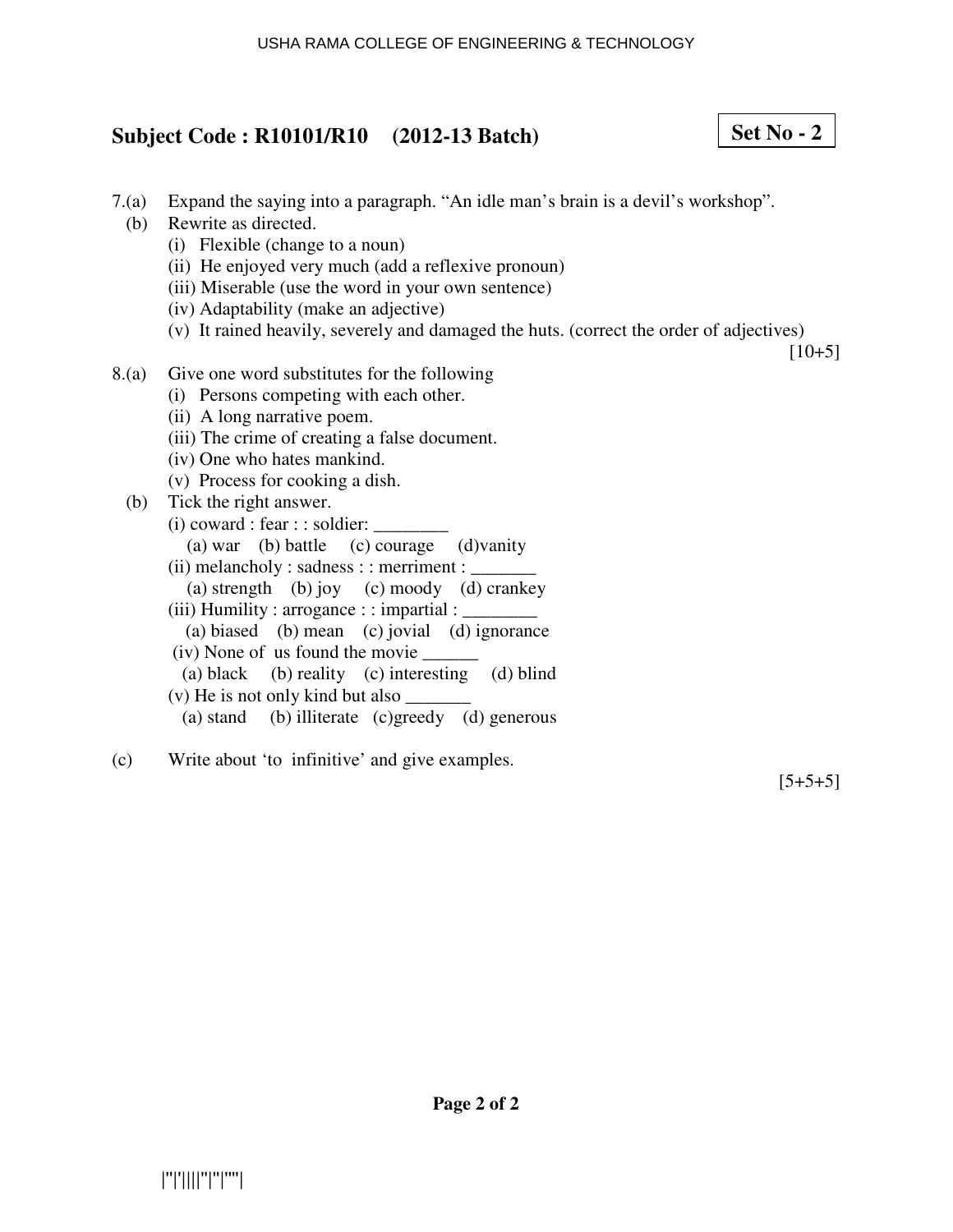# |''|'||||''|''|''''|

USHA RAMA COLLEGE OF ENGINEERING & TECHNOLOGY

#### **Subject Code : R10101/R10 (2012-13 Batch) I B.Tech I Semester Supplementary Examinations Feb./Mar. - 2014 ENGLISH – I Set No - 3**

**(Common to All Branches)**

**Answer any FIVE Questions All Questions carry equal marks \* \* \* \* \***

**Time: 3 hours Max. Marks : 75** 

## 1.(a) How did Gandhi realize that it was not necessary to imitate others? What changes did he make in his lifestyle as he realized this? (b) Write the synonyms for the following words (i) aseptic (ii) redeem (iii) recluse (iv) dormant (v) mend  $[10+5]$ 2.(a) 'True economy consists in always making the income exceed the out- go' – Elaborate this view of P.T Barnum. (b) Give the antonyms for the following words (i) inevitable (ii) unforeseen (iii) modest (iv) voluntary (v) courage  $[10+5]$ 3.(a) Who do you think is the man, of moral values, lawyer Gibbs or Edward Middleton? Give reasons.

- (b) How does travelling to different places help us?
- 4.(a) Enumerate Keller's plans for her third and last day of vision.
- (b) Write a dialogue between your area post-man and you when you inform him about your change of address.
- 5.(a) 'Discrimination against women is a social evil'- Discuss.
	- (b) Fill in the blanks with suitable verb forms
		- $(i)$  John violin.  $(\text{play})$
		- (ii)  $He$  \_\_\_\_\_\_ (come), if you \_\_\_\_\_\_\_\_ him. (invite)
		- $(iii)$  It to rain. (go)
		- (iv) I \_\_\_ him for a long time. (know)
- 6.(a) What are life skills? How are they different from communication skills?
- (b) Correct the following sentences.
	- (i) My brother have two houses.
	- (ii) I and my friend attended the seminar.
	- (iii) Every one feel responsible.
	- (iv) They doesn't want to go with him.
	- (v) We discussed about the matter.

 $[10+5]$ 

 $[10+5]$ 

 $[10+5]$ 

 $[10+5]$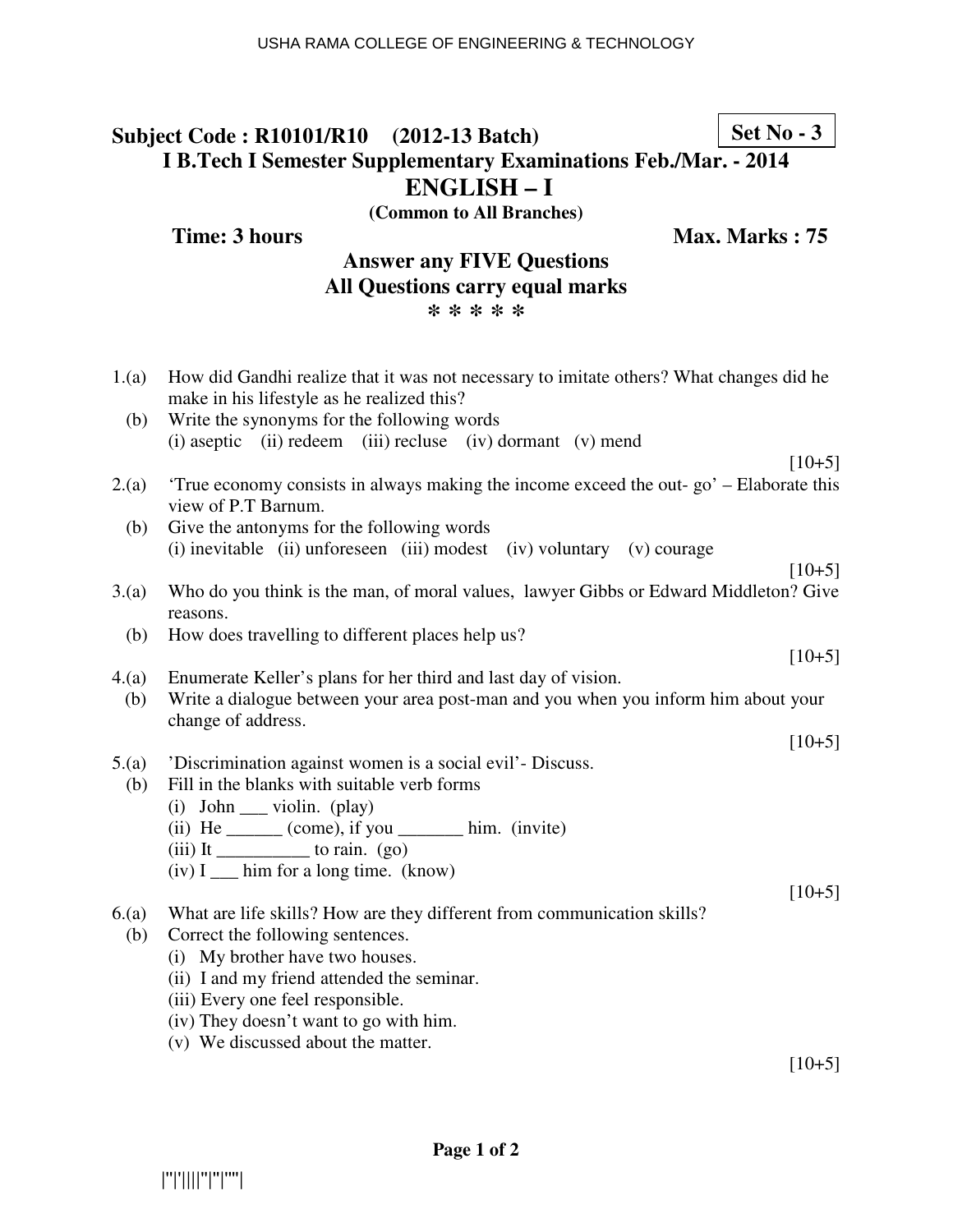#### USHA RAMA COLLEGE OF ENGINEERING & TECHNOLOGY

# **Subject Code : R10101/R10 (2012-13 Batch)**

**Set No - 3**

| 7(a)  | It is the mind that makes heaven out of hell and hell out of heaven'- Explain the line in a<br>paragraph. |          |
|-------|-----------------------------------------------------------------------------------------------------------|----------|
| (b)   | Rewrite the following as directed.                                                                        |          |
|       | (i) Flexibility (change to Adjective)                                                                     |          |
|       | (ii) Merry (form an adverb)                                                                               |          |
|       | (iii) Conduct (make negative adding a prefix)                                                             |          |
|       | (iv) Loaf (write the plural form)                                                                         |          |
|       | (v) I hurt (add a reflexive pronoun and make a sentence)                                                  |          |
|       |                                                                                                           | $[10+5]$ |
| 8.(a) | Give one word substitutes for the following.                                                              |          |
|       | (i) A feeling of well being                                                                               |          |
|       | (ii) Area of knowledge _______                                                                            |          |
|       | (iii) Long bench with back and sides _______                                                              |          |
|       | (iv) A mental view or vision _______                                                                      |          |
|       | (v) One who eats too much $\frac{ }{ }$                                                                   |          |
| (b)   | Tick the right answer                                                                                     |          |
|       | $(i)$ He writes $\_\_$                                                                                    |          |
|       | (a) legibly (b) legably (c) lengthy (d) timely                                                            |          |
|       | (ii) Related to freedom, and not depend ____                                                              |          |
|       | (a) dependence (b) independence (c) reliability (d) open                                                  |          |
|       |                                                                                                           |          |
|       | (a) is good (b) saves nine (c) correct (d) wrong                                                          |          |
|       |                                                                                                           |          |
|       | (a) State (b) country (c) nation (d) globe                                                                |          |
|       | $(v)$ Recluse : Hermit : : friend :                                                                       |          |
|       | (a) Hostile (b) Rival (c) seclude (d) gregarious                                                          |          |
| (c)   | Write about the 'progressive form of the verb with examples.                                              |          |

 $[5+5+5]$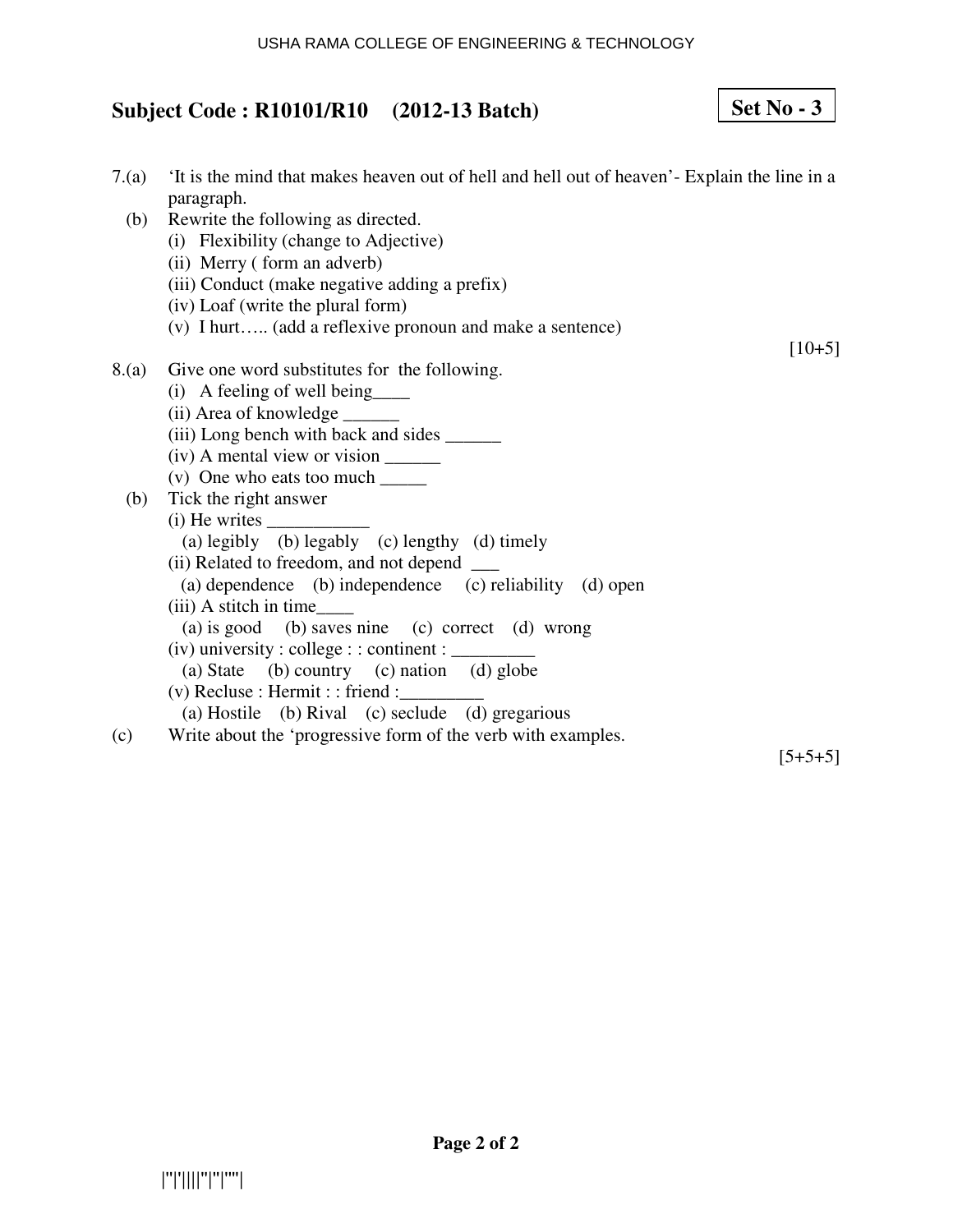#### USHA RAMA COLLEGE OF ENGINEERING & TECHNOLOGY

| Subject Code: R10101/R10 (2012-13 Batch)<br><b>I B.Tech I Semester Supplementary Examinations Feb./Mar. - 2014</b><br><b>ENGLISH-I</b> |                                                                                                     | $Set No - 4$   |
|----------------------------------------------------------------------------------------------------------------------------------------|-----------------------------------------------------------------------------------------------------|----------------|
|                                                                                                                                        | (Common to All Branches)                                                                            |                |
|                                                                                                                                        | <b>Time: 3 hours</b>                                                                                | Max. Marks: 75 |
|                                                                                                                                        | <b>Answer any FIVE Questions</b>                                                                    |                |
|                                                                                                                                        | <b>All Questions carry equal marks</b>                                                              |                |
|                                                                                                                                        | * * * * *                                                                                           |                |
|                                                                                                                                        |                                                                                                     |                |
| 1.(a)<br>(b)                                                                                                                           | What are Gandhi's experiences as a student in London?<br>Give the synonyms for the following words: |                |
|                                                                                                                                        | (i) utterance (ii) caution (iii) jaunt (iv) gusty (v) emulate                                       |                |
|                                                                                                                                        |                                                                                                     | $[10+5]$       |
| 2(a)                                                                                                                                   | What are Barnum's suggestions for practicing economy?                                               |                |
| (b)                                                                                                                                    | Write the Antonyms of the following words:                                                          |                |
|                                                                                                                                        | $(i)$ independence $(ii)$ courage $(iii)$ mitigate $(iv)$ minor $(v)$ neglect                       |                |
|                                                                                                                                        |                                                                                                     | $[10+5]$       |
| 3(a)                                                                                                                                   | Who is the hero in the drama "The Drunkard" Lawyer Gibbs or Edward Middleton?                       |                |
|                                                                                                                                        | Give reasons.                                                                                       |                |
| (b)                                                                                                                                    | Write about any two important places you want to visit in India.                                    | $[10+5]$       |
| 4(a)                                                                                                                                   | Summarise Hellen Keller's views about the importance of senses, particularly eyes.                  |                |
| (b)                                                                                                                                    | Write the conversation between a traffic police and you, while you are driving without              |                |
|                                                                                                                                        | proper license. The police charges you heavy fine but you do not have money.                        |                |
|                                                                                                                                        |                                                                                                     | $[10+5]$       |
| 5.(a)                                                                                                                                  | Explain the problems with 'Dowry system'.                                                           |                |
| (b)                                                                                                                                    | Fill in the blanks with suitable verb forms.                                                        |                |
|                                                                                                                                        | $(i)$ Birds ________ in the sky. $(fly)$                                                            |                |
|                                                                                                                                        | (ii) He ________ much better now. (feel)                                                            |                |
|                                                                                                                                        | (iii) If you ________ hard, you __________ pass the exam. (work, pass)                              |                |
|                                                                                                                                        | (iv) You _______ the exam by this time tomorrow. (complete)                                         |                |
|                                                                                                                                        |                                                                                                     | $[10+5]$       |
| 6(a)                                                                                                                                   | How does non-verbal communication and attitude help a team leader? Explain.                         |                |
| (b)                                                                                                                                    | Correct and rewrite the following sentences.                                                        |                |
|                                                                                                                                        | The pen or pencil are in the bag.<br>(i)<br>(ii) I and Hari worked on this project.                 |                |
|                                                                                                                                        | (iii) He worked hardly, so he passed the exam.                                                      |                |
|                                                                                                                                        | (iv) Each of the sisters are good at singing.                                                       |                |
|                                                                                                                                        | $\langle \cdot, \cdot \rangle$ . Clearly as a search that is a series that                          |                |

(v) She has seen the movie last week.

 $[10+5]$